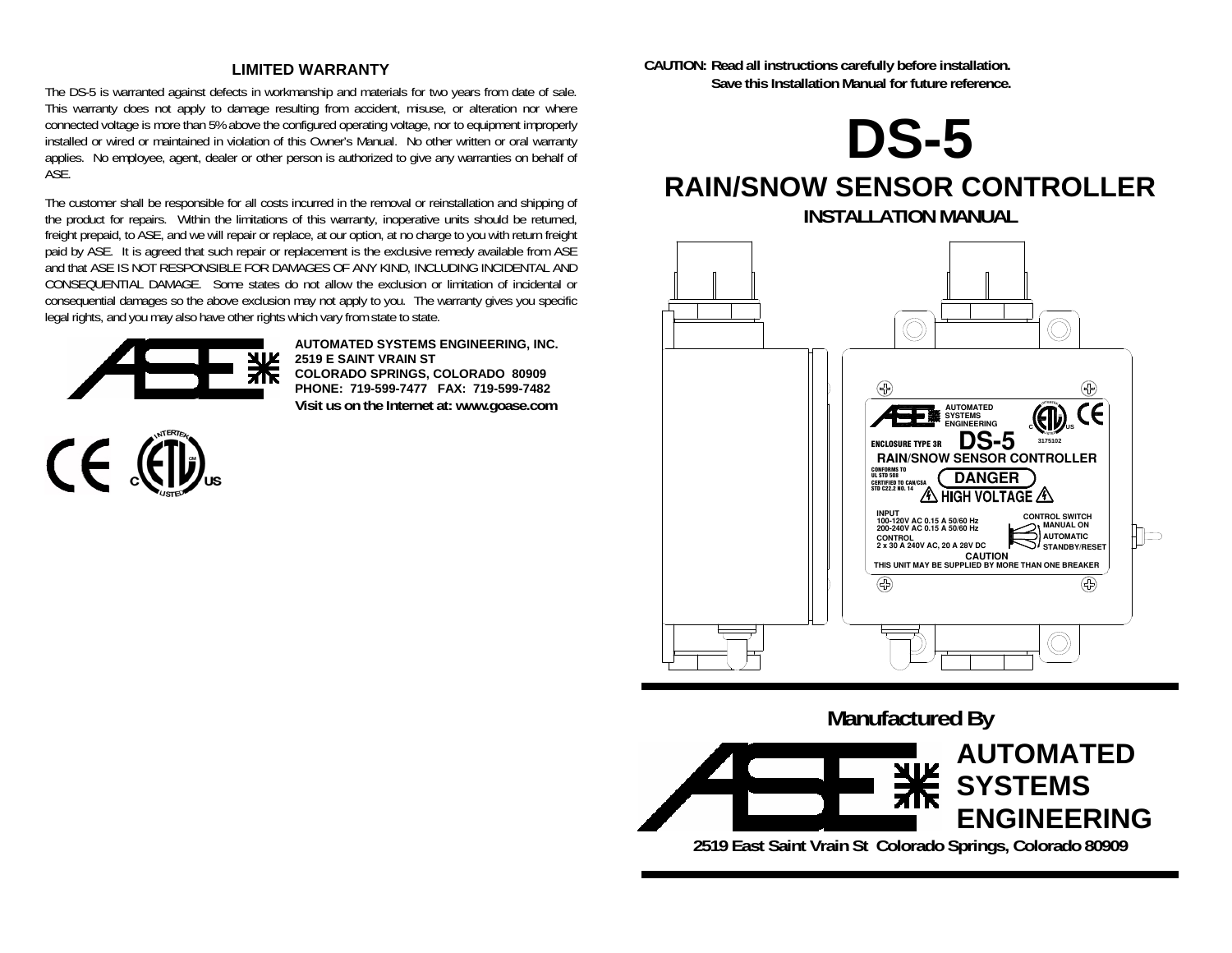1. **THIS UNIT SHOULD BE INSTALLED, OPENED, AND REPAIRED BY QUALIFIED PERSONNEL ONLY!** 

 **CETTE UNITÉ DEVRAIT ÊTRE INSTALLÉE, OUVERTE, ET RÉPARÉE PAR LE PERSONNEL QUALIFIÉ SEULEMENT!** 

2. To avoid shock hazard do not open the front cover with power connected to the DS-2B or any controlled equipment.

 Pour éviter la décharge électrique déconnectez toute la puissance avant d'ouvrir la couverture du DS-2B.

- 3. To avoid fire hazard replace fuse F1 with a 1/2 Amp 250 VAC 2AG fast acting fuse ONLY.
- Pour éviter le risque d'incendie remplacez le fusible F1 par un fusible de 1/2 l'ampère 250 VCA 2AG SEULEMENT.

# **Selecting a Mounting Location for the DS-5**

The interleaved grid on the top of the DS-5 is the precipitation sensor or "moisture grid." The rubber "boot" protruding from the bottom of the enclosure is the temperature sensor. For reliable rain and snow detection the unit must be mounted in a location that exposes the moisture grid to a clear view of the sky. The unit should not be mounted directly under eaves or overhangs. It should not be mounted so close to the ground that it may become buried in snow. For proper temperature detection the DS-5 must be mounted outdoors, away from furnace vents, dryer vents, and other sources of heat. Note that, when powered, the DS-5 moisture grid will always remain hot. This is normal. This allows the grid to continuously melt snow and evaporate both rain and snow from the grid. The DS-5 can be mounted by screwing the base conduit hub onto an appropriate size free-standing conduit or by using the mounting holes in each corner of the enclosure.

#### **DO NOT DRILL HOLES THROUGH THE ENCLOSURE FOR MOUNTING! NE FONT PAS LES TROUS DE FORET PAR LA BOÎTE POUR LE SUPPORT!**

This can allow water into the enclosure causing a potential shock or fire hazard. It is recommended that a weatherproof condulet or junction box be mounted below the DS-5 for termination of the power and load pigtails to the building wiring.

## **ALWAYS USE CARE WHEN REPLACING THE ENCLOSURE FRONT COVER!**

Be sure the front cover gasket is not pinched or rolled. Do not overtighten the front cover screws.



# **General Safety Instructions External Control/Monitor Operation**

| Pin | Color        | Function      |  |  |
|-----|--------------|---------------|--|--|
|     | Green        | Standby/Reset |  |  |
| 2   | <b>Black</b> | Manual On     |  |  |
|     | Orange       | Deice On Mon  |  |  |
|     | Red          | Deice On Mon  |  |  |
| 5   | <b>White</b> | Return        |  |  |

An external control/monitor jack is provided on the DS-5. Order the optional CS-1 control/monitor cable to access this feature. Connecting Black to White will activate the "Manual On" function. Connecting Green to White will activate the "Standby/Reset" function. The Red/Orange leads are connected to an internal low power monitor relay. This relay, rated at 24 VAC/VDC at 400 ma, will close with the load relay and can be used to externally monitor activation of the sensor.

# **Moisture Grid Maintenance & Replacement**

It is recommended that the DS-5 be powered down and the grid wiped clean with clear water at least once every 4 months. Heavy deposits may be removed using Scotch-Brite. However, after a number of years, the corrosive elements left behind when water is evaporated out of the moisture grid will eventually damage the grid rings. The moisture grid can be easily replaced by ordering and installing an MG-1 "Moisture Grid Assembly" and following the procedure below:

#### **THIS PROCEDURE SHOULD ONLY BE PERFORMED BY QUALIFIED PERSONNEL! CE PROCÉDÉ DEVRAIT SEULEMENT ÊTRE EXÉCUTÉ PAR LE PERSONNEL QUALIFIÉ!**

Open all power and load breakers connected to the DS-5. Open the front cover and remove the cable from the Grid Jack. While holding the reducing bushing, unscrew and remove the old moisture grid. Install the supplied thread sealing tape, place the new grid into the top hole and screw the assembly into the reducing bushing. Tighten the grid hand tight plus ¼ turn. Reconnect the new cable to the Grid Jack. Confirm that the four connector pins are properly aligned with the jack. Close the front cover, confirming that the front cover gasket is properly sealed. Reapply power.

## **ALWAYS USE CARE WHEN REPLACING THE ENCLOSURE FRONT COVER!**

Be sure the front cover gasket is not pinched or rolled. Do not overtighten the front cover screws.

# **Preseason Snow Detection Testing**

It is always a good idea to test the operation of the DS-5 prior to the winter season. Procure some clean water and, if the outdoor temperature is above the trigger point, a can of spray component cooler (Radio Shack Part #64-4321 or equivalent.) Clean the moisture grid following the procedure outlined above and allow it to dry. Apply power to the DS-5 and drip some of the water onto the moisture grid, and then spray the temperature sensor protruding from the base of the enclosure with the component cooler. Once the temperature sensor has reached the trigger point with water still present on the grid the DS-5 will activate. The user should hear the internal control relay close. Proper operation has been confirmed. Allow the grid to dry completely. To clear the Delay-Off timer place the override switch into "Standby/Reset", and then back to the "Automatic" position.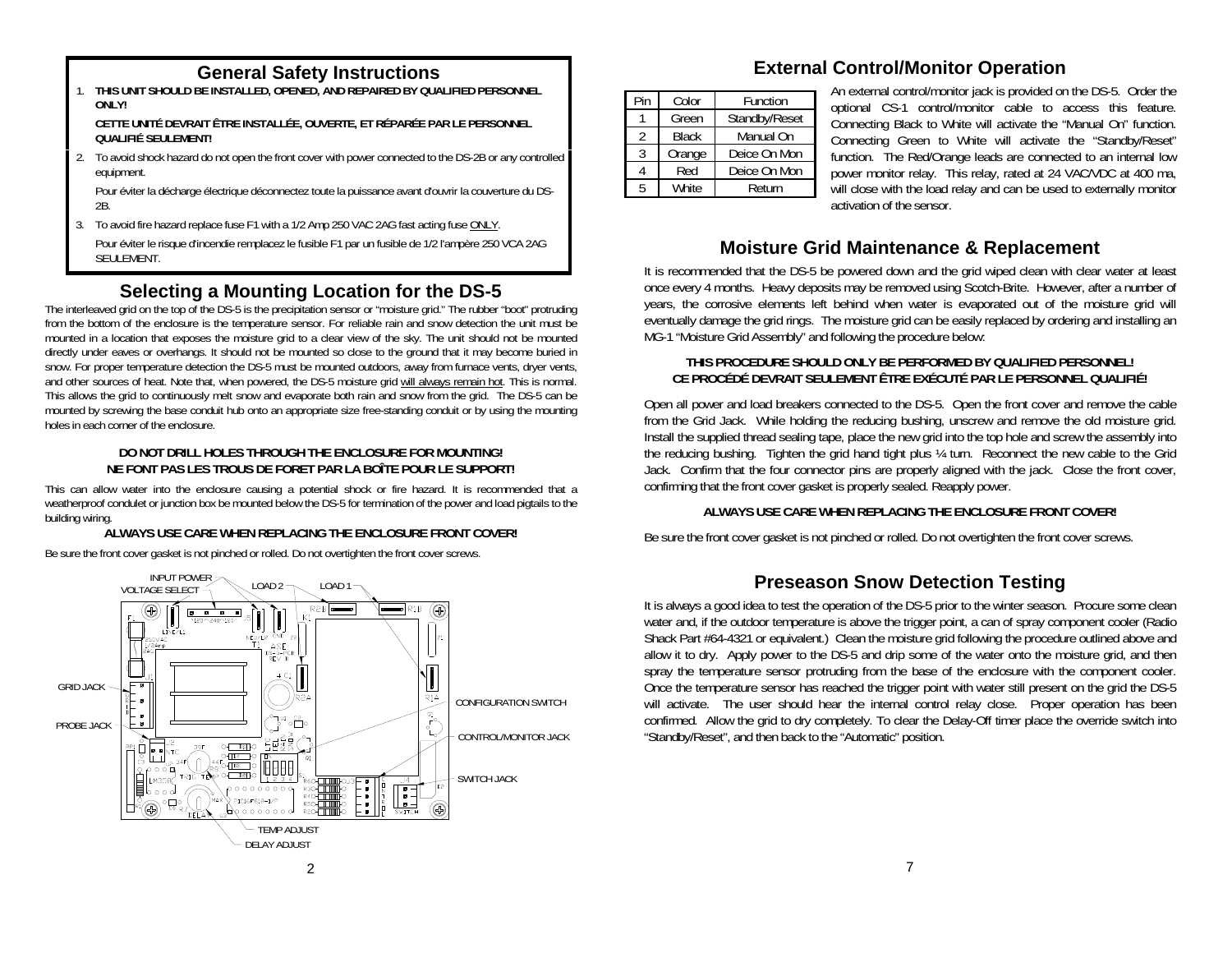

**240VAC In, 240VAC Load, Heat Cable or Similar (Strap DS-5 for 240VAC Power)** 



**240VAC In, Dual 240VAC Loads (Strap DS-5 for 240VAC Power)** 

These are just some of the possible wiring schemes that can be used to connect the DS-5 to your load for control. The DS-5 should always be strapped for the voltage that is connected to **Line/L1** and **Neu/L2**. Remember, these are only suggestions. **You should always check with a qualified electrician to insure conformance with local electrical codes!**

## **Voltage Selection, Power & Load Connection**

The DS-5 requires a 100-120VAC or 200-240VAC power source. Install the voltage select jumpers as required. Power consumption for the DS-5 is 15 Watts, 50-60 Hz. The controlled load is switched by the load relay through the "Load" connection points. The load relay is rated for 30 Amps\240 VAC. Some wiring suggestions are provided under "Typical Load Wiring" in this



manual. However, always consult local electrical codes for the wire color and size required for both power and load connections.

**Applying Power with Incorrect Jumper Settings May Damage the Unit Mettre Sous Tension avec les Arrangements Incorrects de Shunt Peut Endommager l'Unité** 

## **Setting the Configuration Switches**

The following table outlines the operating modes for the DS-5 and explains the functions of the adjustments. Trigger temp (**TT**) is adjustable from 34°F-44°F using the "Temp Adjust" control. When ambient air temperature (**AT**) is below this trigger point precipitation is assumed to be snow. When above this temperature, precipitation is assumed to be rain. The SNOW switch will cause the sensor to



activate when snow is detected. The RAIN switch will cause the sensor to activate when rain is detected.



The DEL configuration switch activates the "Delay Off" drying cycle timer on the DS-5. The timer allows the DS-5 to dry the heated surface through evaporation once precipitation has stopped. The drying cycle reduces the chance of moisture left behind refreezing into ice. This timer is restarted by each

precipitation detection. Therefore, the DS-5 will continue to operate as long as precipitation is detected, then for the Delay Off period once precip has stopped. All "sensor" modes (DEL off) provide a minimum 2 minute closure to reduce cycling of an external controller. When in "controller" mode (DEL on) the Delay Off time can be adjusted from 30-90 minutes using the "Delay Adjust" control. Note the "Manual On" function at the low end of the Delay Adjust control. The relay will close when this area is entered

and open when exited. Only use the "Manual On" function for testing. Never leave the Delay Adjust control near the "Manual On" area during normal operation.

The Low Temperature Cutoff (LTC) option is typically used on snow melting systems with limited output capacity. If selected, the sensor will not trigger if precipitation is initially detected below 15°F. However, if the deicing system has been activated, precipitation continues, and the ambient temperature drops below 15°F, LTC will be ignored. This assures that water on the surface from melting snow will not immediately refreeze into ice as a result of deactivating the deicing system. Reference the following table for suggested configuration switch settings.





**Power Must Be Cycled For Configuration Switch Changes to Take Effect La Puissance Doit Être Faite Un Cycle Si le Commutateur Est Changé**